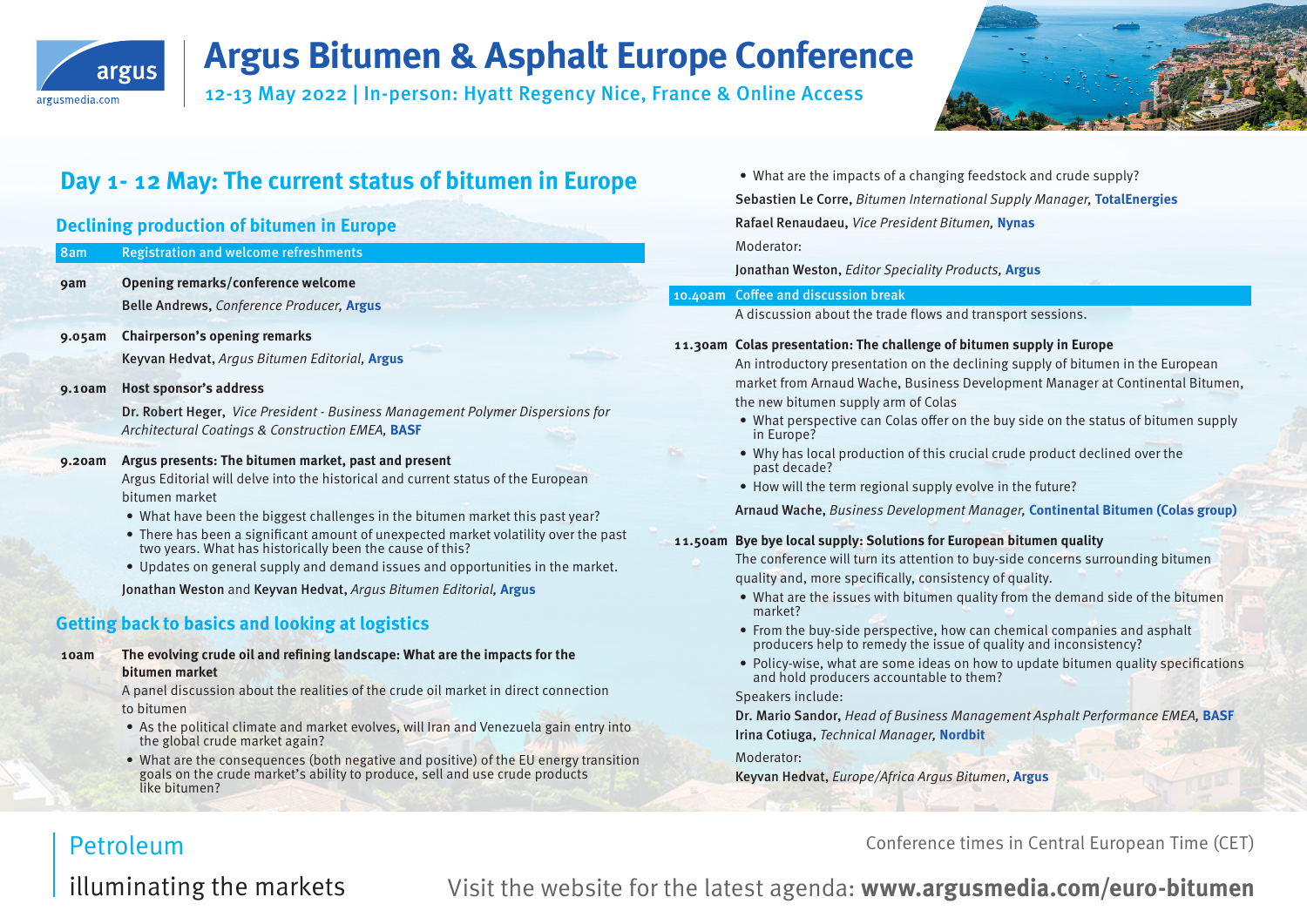

12-13 May 2022 | In-person: Hyatt Regency Nice, France & Online Access



#### **12.30pm Fireside chat: Mediterranean exports and trends from a refiner's perspective**

A moderator will lead a roundtable of experts from refineries in the Mediterranean about the exports into the European market and trends within the Mediterranean market specifically

- From a refiner's perspective, what affects has HSFO had on the bitumen economics in the Mediterranean and the wider European market?
- $\bullet$  Updates on the export market and trends in the Mediterranean where is the bitumen going? Who are the main consumers?
- Is the Mediterranean bitumen market a viable and sustainable pipeline for Europe?

Speakers include:

Sergio Bovo, CEO, **Alma Petroli**

Moderator: Keyvan Hedvat, Europe/Africa Bitumen, **Argus**

#### 12.50pm Networking lunch

#### **Producers, end buyers, and in-between: Looking across the bitumen supply chain**

#### **2.10pm The construction company perspective: Looking at post-pandemic plans, projects and market predictions**

This panel will include four of the biggest construction companies in Europe who will give updates on their projects post Covid-19.

- How has a decline in local bitumen supply affected the construction company industry?
- What changes or efforts is the construction industry making to improve the market's carbon footprint and remain aligned with the EU's carbon emission goals?
- The panel aims to also provide updates on various companies' current and future projects.

Mikael Arnestrand, Bitumen Manager, **Peab Asfalt AB** Fredrik Norman, Nordic Bitumen Manager, **Skanska** Jean Louis Pettier, Group Category Director, Bitumen, **BMI Group** Eivind Olav Andersen, Bitumen Manager, **Veidekke** 

Moderator:

**Petroleum** 

Jonathan Weston, Editor Speciality Products, **Argus**

#### **2.55pm The search for terminal space in Europe: The role of new and existing terminals in Europe**

This session is focused on the availability and future plans for bitumen terminals in Europe

- As local supply begins to dwindle and imports become more prevalent, will the bitumen market in Europe have to begin thinking about creating a more robust terminal infrastructure?
- Where are the best, and most geographically available, locations for terminals to be placed and developed?
- What goes into investing, building and maintaining a bitumen terminal? Speakers include:

Jon Whittall, Managing Director, **TEC**

Leo Brons, CEO, **Service Terminal Rotterdam**

Johan van Roey, Sales Manager BENELUX Industry Business, **Owens Corning Foamglas Industey**

Moderator:

Keyvan Hedvat, Europe/Africa Argus Bitumen, **Argus**

#### 3.30pm Coffee and discussion break

#### **Roundtable topics:**

BASF: The European Green Deal: Chances for Asphalt Performance Argus: Topic to be announced soon

#### **4.15pm Bitumen freight update (shipping trends)**

This short presentation will focus on the challenges and opportunities that present themselves when transporting bitumen in Europe, as well as on a global scale.

#### **4.45pm Bitumen transportation: What does it take to build sustainable and efficient bitumen transportation systems?**

A panel with transport companies and end-buyers who are investing in different forms of transportation for bitumen products.

- The panel will discuss progress on new builds, as well as the challenges and opportunities in the bitumen transportation market.
- What technologies are being introduced to ensure that the bitumen transport industry is being environmentally conscious?

Conference times in Central European Time (CET)

illuminating the markets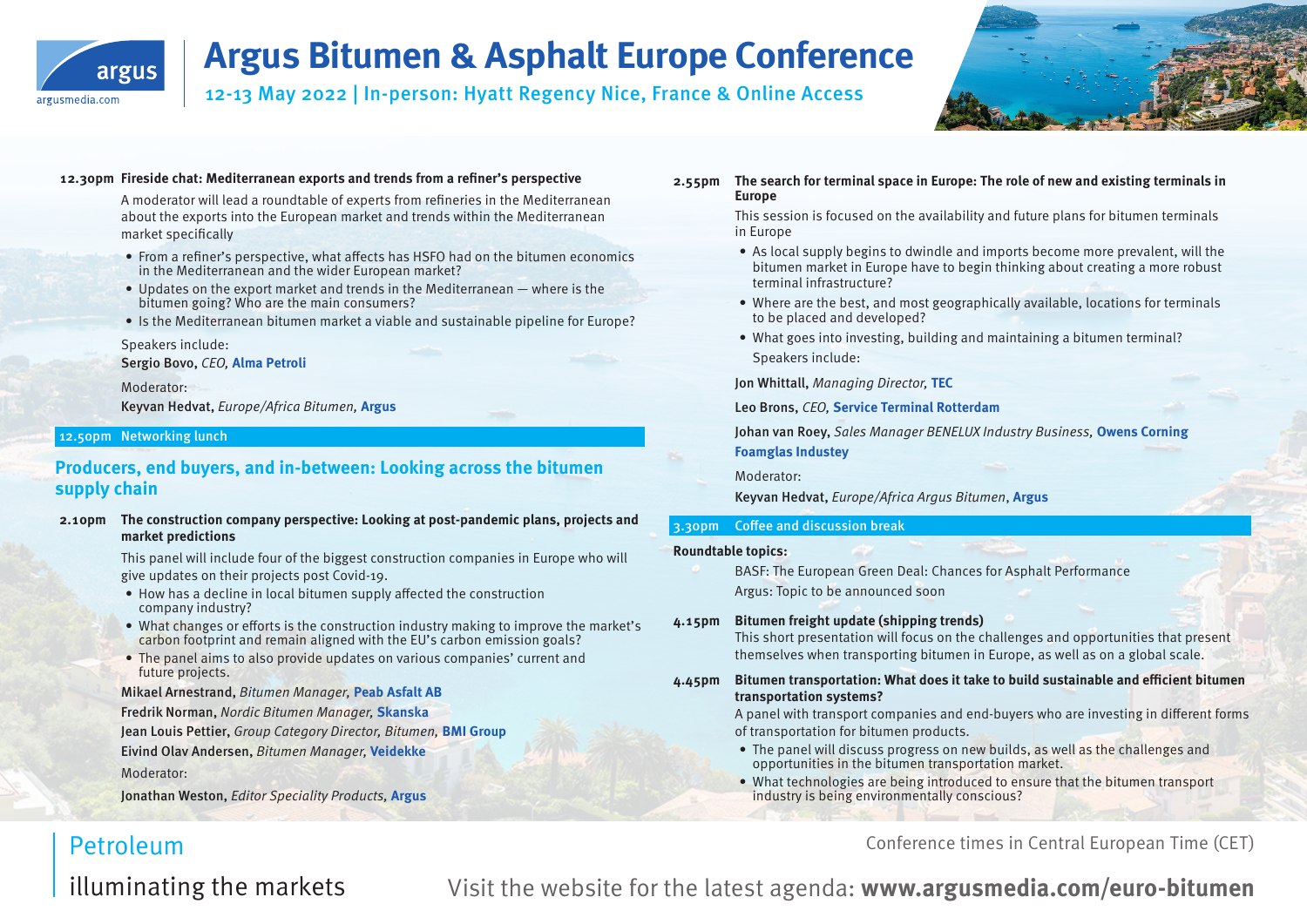

12-13 May 2022 | In-person: Hyatt Regency Nice, France & Online Access



• Updates on transportation/freight costs and why they are high or low and, what else is at play in the market?

#### Speakers include:

Lorenzo Bennussi, Charter, **N.L. Iver Ships**  Ulrich Nanz, GPM for Chemicals and Solicitation Specialists, **IPCO**

George Cholis, Chartering Department, **Queensway Navigation**

#### Moderator:

Keyvan Hedvat, Europe/Africa Argus Bitumen, **Argus**

#### **5.20pm Closing remarks**

#### 5pm A sponsored evening reception: Drinks on the French Rivera

An opportunity for delegates to relax and enjoy a drink and each other's company. The aim is to provide a relaxed environment for networking and conversation.

**Sponsored by:**



**Shell Construction and Road** 

## **Day 2 - 13 May: The future of bitumen**

#### **The future of bitumen in Europe**

#### 9am Registration and welcome breakfast

#### **9.30am Opening remarks**

Conference chairman

- **9.40am Keynote: A brief overview of infrastructure plans from the European Commission**  A representative from the commission will discuss budget/policy for road and highway expansion, as well as the commission's future plans to support sustainability in the construction industry in Europe
	- What technology and/or projects does the commission expect to invest in or spend money on for road and highway expansion in over the next 10 years?
	- How does the commission plan to uphold and support sustainability efforts in the construction industry across the European market?
	- What can the market expect policy-wise from the commission in the coming years?

Philippe Moseley, Policy Officer, Construction Unit, **European Commission DG GROW** A brief presentation followed by a Q&A with the audience.

#### **Policy updates**

#### **10.10am Government and policy: Future plans for infrastructure post-Covid pandemic**

A panel with one or two government officials and/or people who operate in public works from three European countries, paired with a large construction company.

- The session aims to spark a discourse about the different government's future plans and projects for infrastructure.
- What are the plans for future investment in infrastructure projects after the significant downturn due to the Covid-19 pandemic?
- Is there an appetite for investment in sustainable construction products as these projects move forward?

Conference times in Central European Time (CET)

## Petroleum illuminating the markets